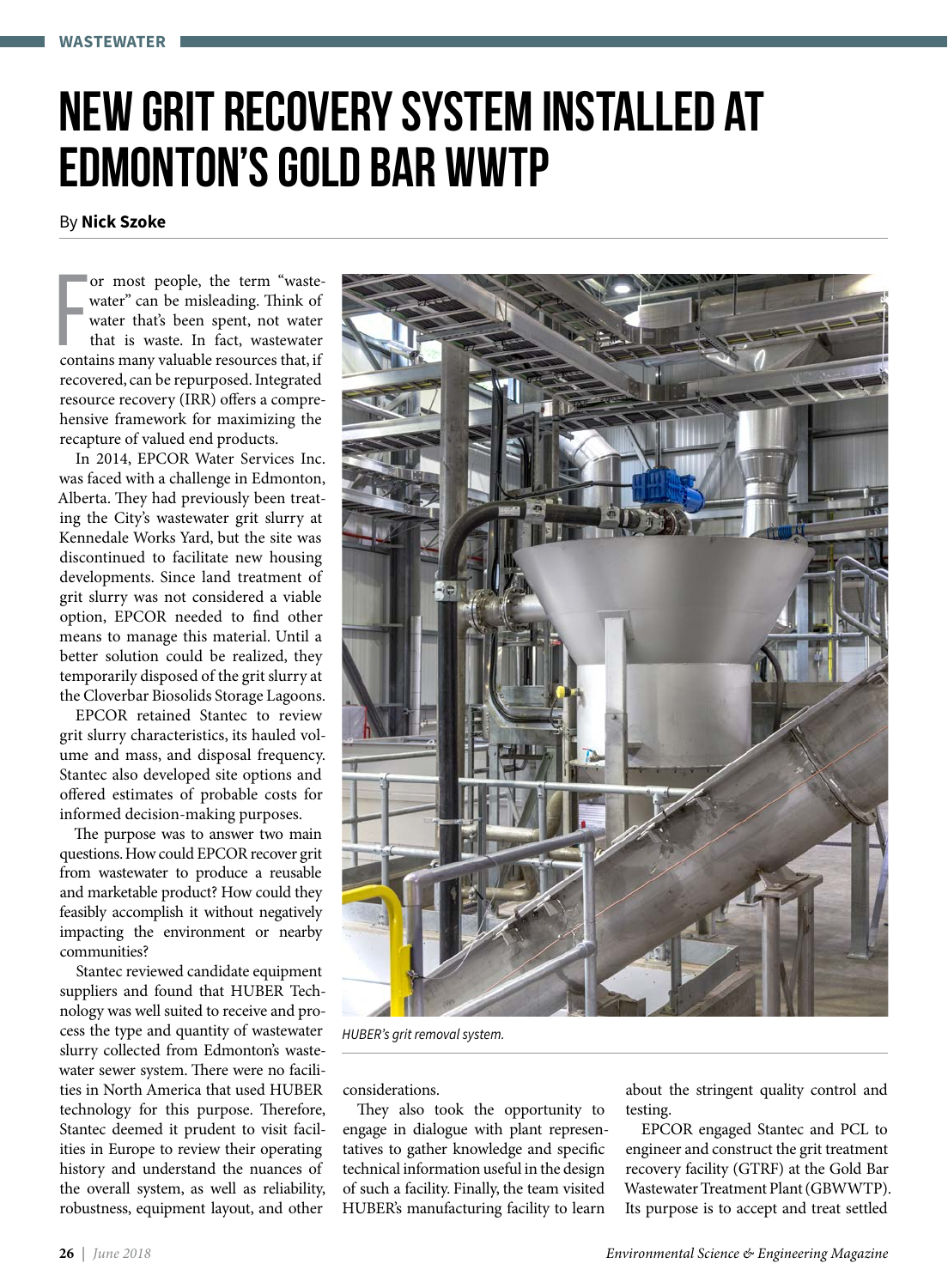solids collected from the City's wastewater sewers and pump stations. There are several IRR projects operating in North America, but this is the first purpose-built facility of its kind solely incorporating HUBER grit processing technology. The technology can effectively remove at least 70% of the inert solids from the grit slurry and at the same time reduce organic content to less than 3%.

Stantec reviewed the design criteria and basis of design with HUBER to confirm equipment selection and process requirements. The GTRF was to be capable of processing  $3.0 \text{ m}^3$  of treated solids per hour. Hydrovac trucks owned and operated by EPCOR dispose of odorous material at this facility, which has been designed to accommodate up to 10 trucks per day, each with a payload up to  $6.1 \text{ m}^3$  of grit slurry.

The current design is based on one truck bay, one receiving hopper, one drum washer, and two grit washers working in parallel. Provisions have been made to expand the facility to add a second truck

bay, a second receiving hopper, and a second drum washer.

While coarse material from the drum washer is conveyed to a disposal bin, clean grit is conveyed to a  $6 \text{ m}^3$  bin for reuse. The current design and future expansion have the same wash water demand of  $142 \text{ m}^3$ per hour (~40 L/s). Disinfected final effluent was deemed a good wash water source. The cleaning process was configured so that the reject water could be paced at the same rate as the wash water was supplied. Any excess water in the grit slurry could be handled by buffer storage in the wet wells. Reject water from the washing of the grit is then pumped back to the headend of GBWWTP for full treatment.

The GTRF was developed within the existing limits of the GBWWTP, which provided several challenges for construction teams on site.

### **SITE LOCATION**

The GBWWTP is set in Edmonton's river valley, adjacent to Gold Bar Park. The plant site has defined property boundaries, with very constrained opportunities to expand the treatment processes.

This presented a significant challenge when determining a location on-site that met the following criteria:

• Tied to the plant's final effluent to provide a wash water supply.

• Able to convey the reject water back to the headend of the plant for full treatment.

• Allows clear access and sufficient area for hydrovac trucks to maneuver to dispose of the sanitary waste in the GTRF.

• Considers future expansion of the plant.

Based on the criteria outlined, a location at the east end of the plant was selected as the preferred site. Due to the proximity of the proposed GTRF to an actively used City walking trail, additional design challenges for noise and odour mitigation for surrounding communities had to be factored into the design and operation.

*continued overleaf…*

## **YSI ProDSS** (Digital Sampling System) The ProDSS with its titanium bodied smart sensors is revolutionizing spot sampling and profiling instrumentation. **GPS Chlorophyll ORP/Redox Blue-Green Algae** Pro DSS **Conductivity Dissolved Oxygen (Optical)** 7752 **Specific Conductance Total Suspended Solids (TSS) Salinity Total Dissolved Solids (TDS)**  $\frac{1}{\sqrt{2}}$ **Seawater Density Turbidity Temperature**  $pH$ **Depth** more info: www.hoskin.ca/prodss Hoskin Scientific Ltd. www.hoskin.ca